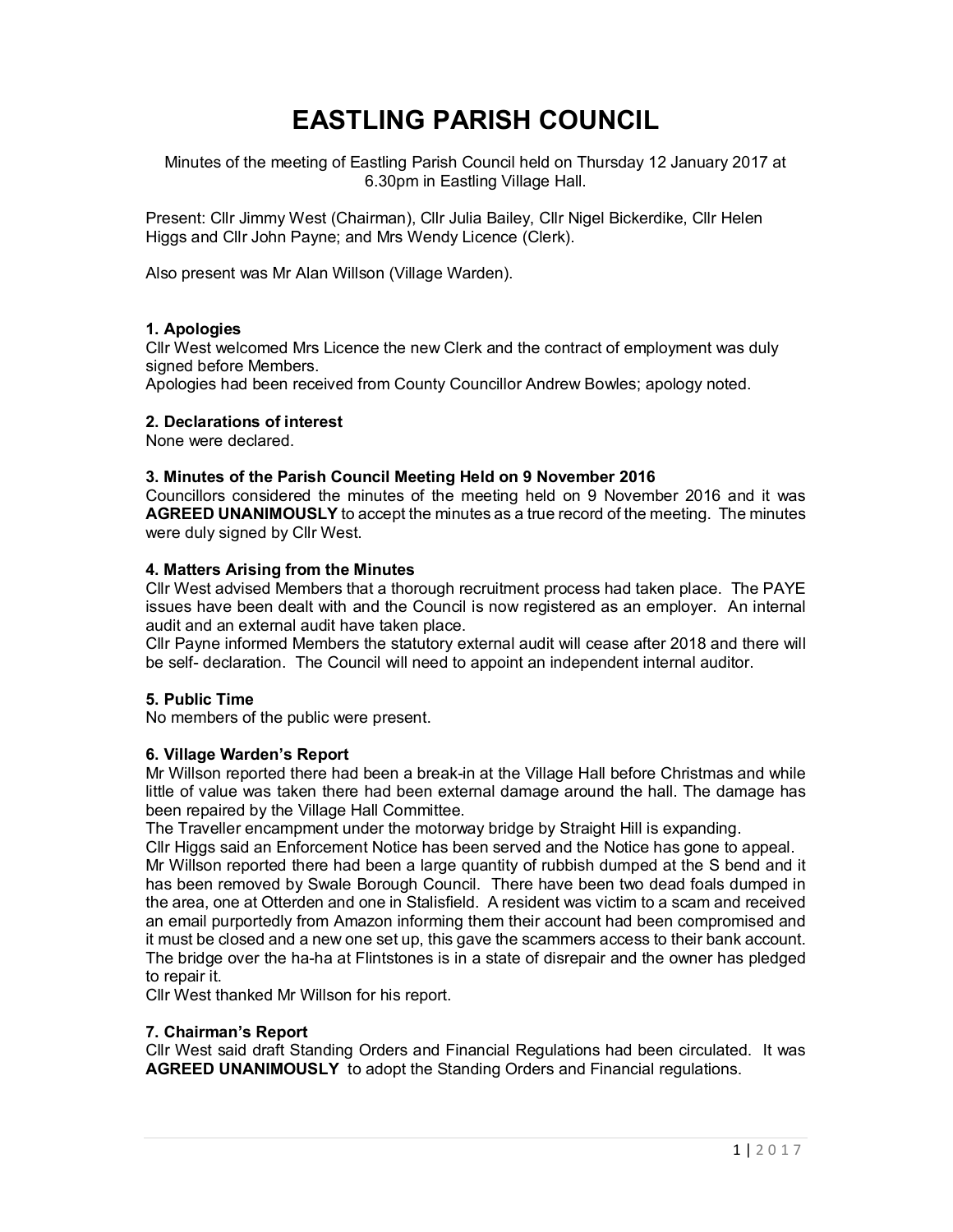Cllr Bailey said the policies had been adapted from NALC model templates and will be on the website in due course. Other policies and procedures will be tailored for the Parish Council and three documents should be produced for each meeting.

Cllr West said the Code of Conduct needs to be circulated.

*ACTION: Clerk to circulate Code of Conduct.*

Cllr Bailey said a claim has been made to the Transparency Fund to purchase a computer and scanner and also to pay for the Clerk's time and training for the Council to become compliant with the Transparency Code. A further application for funding will be made in the next financial year of necessary.

Cllr West said that KCCllr Bowles has a "You Decide" event in Teynham Village Hall on 4 February to allocate his Members' Fund to local groups.

Cllr Bailey said funding for defibrillator training and the local hospital transport team would be beneficial.

*ACTION: Cllr Bailey to liaise with Mr Willson for funding application.*

Cllr West said the farm manager from the Belmont Estate had sent a report of the maintenance being carried out on the estate including gate replacement; more open ditches being dug; hedge cutting (including some private hedges); strimming in the village and a raised kerb stone at Tong Farm Drive.

*ACTION:* Cllr West to thank the farm manager for his report.

Cllr West said details of the KFRS/KALC fire hydrant initiative project review meetings has been received.

Cllr Bickerdike said this did not apply to the Parish as the water mains were not big enough for fire hydrants.

## **8. Finance**

i. Finance Report

Cllr Payne informed Members the Clerk has been appointed as Responsible Finance Officer. The external audit has been completed and details need to be displayed on the notice board. A charge has been levied due to late submission.

*ACTION: Clerk to email document to Cllr Payne.*

ii. To consider invoices and cheques raised

| Cheque no | Payee                    | <b>Expenditure</b>        | Amount  |
|-----------|--------------------------|---------------------------|---------|
| 0001      | Mr A Willson             | Village Warden            | £70.00  |
| 0002      | <b>PKF Littlejohn</b>    | <b>External Audit fee</b> | £72.00  |
| 0003      | Clerk [ Mrs Jill Seaman] | Salary and expenses       | £382.33 |
| 0004      | D Buckett                | Internal Audit fee        | £300.00 |
| 0005      | D Ainsworth              | Village website           | £500.00 |
| 0006      | <b>HMRC</b>              | <b>PAYE</b>               | £94.40  |

Councillors considered the cheques raised and **AGREED UNANIMOUSLY** to the signing of the cheques.

iii. To consider the Budget and Precept for 2017-18

Councillors considered the budget proposal prepared by Cllr Payne. It was **AGREED UNANIMOUSLY** to adopt the proposed budget.

It was **AGREED UNANIMOUSLY** to set the Parish Precept at £5110. [£35, for band D households]. This is a considerable increase over previous years, but was necessary to meet the expenditure of ensuring that the Council is fully compliant with its statutory obligations as laid down by Central Government.

## **9. Planning Applications**

No planning matters had been received.